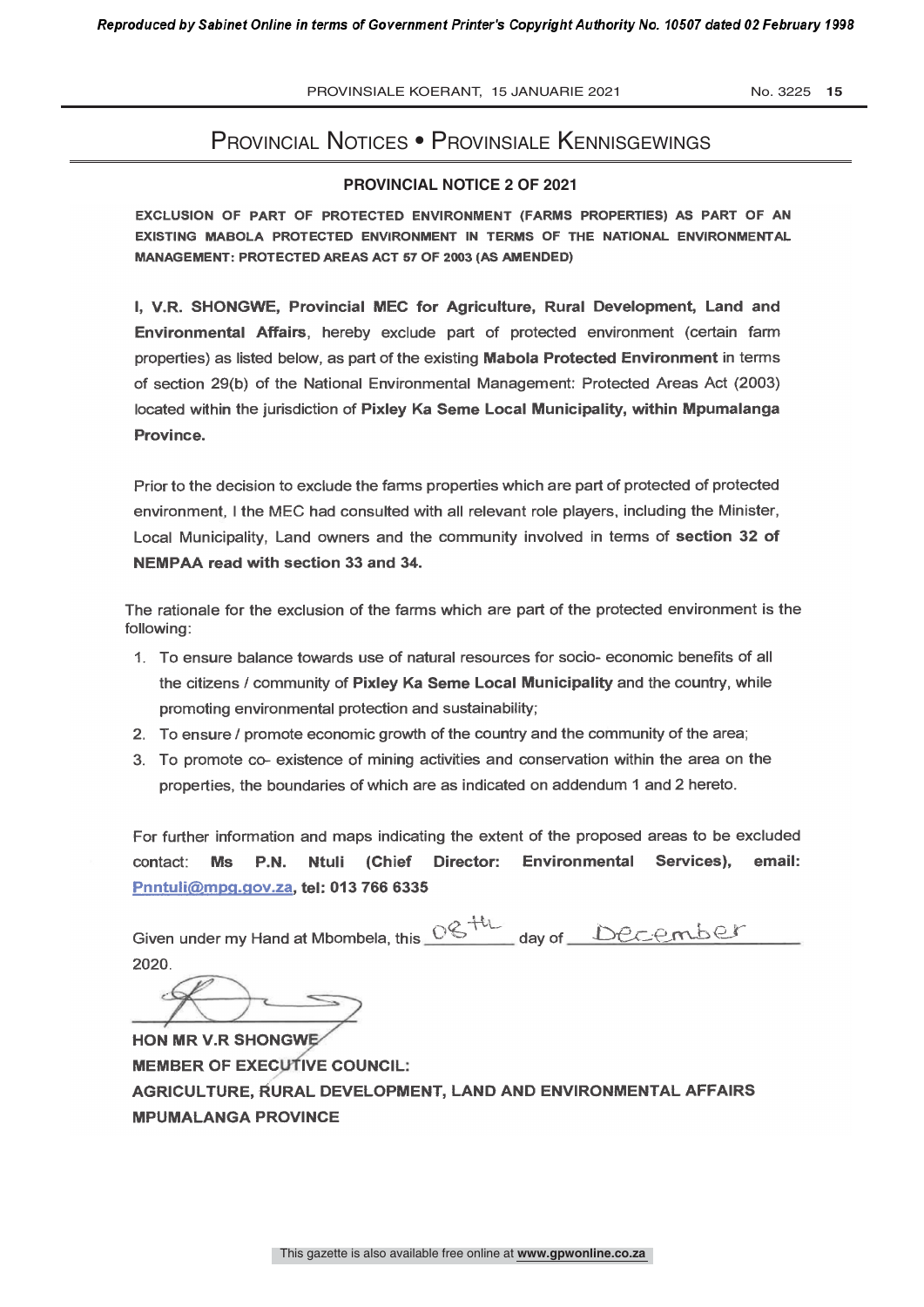# LIST OF FARMS EXCLUDED FROM THE EXISTING MABOLA PROTECTED ENVIRONMENT IN TERMS OF SECTION 29(B) OF THE NATIONAL ENVIRONMENTAL MANAGEMENT: PROTECTED AREAS ACT (ACT 57 OF 2003)

#### ADDENDUM 1: PROPERTIES EXCLUDED FROM MABOLA PROTECTED ENVIRONMENT

| PropertyDescription        | TitleDeedNo. | Size(ha) |
|----------------------------|--------------|----------|
| Portion1 of Kromhoek 93HT  | T73729/1994  | 204.3073 |
| Remainder of Kromhoek 93HT | T25588/1975  | 980.4206 |
| Goedgevonden 95HT          | T138593/2002 | 739.4455 |
| Remainderof Yzermyn 96HT   | T136706/1984 | 826,1608 |